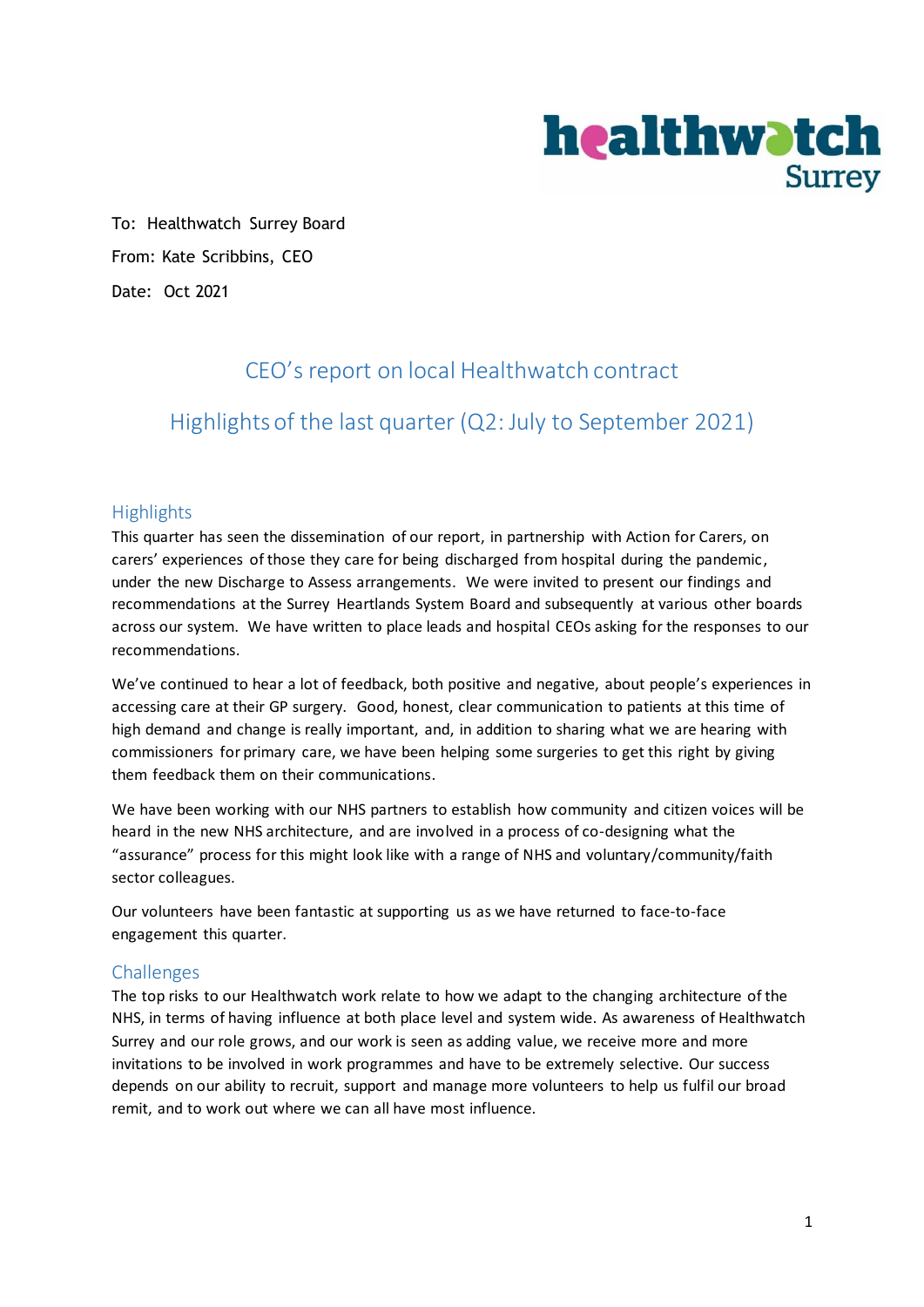#### Volunteers

Volunteers are crucial to our ability to encourage Surrey residents to share their experiences, and to help us amplify their voices in an influential way with decision-makers. Five new volunteers joined us this quarter: two in North West Surrey, one in Surrey Downs, one in Surrey Heath and one in East Surrey. They have received their training and inductions and will be attending their first volunteer group meetings in October. Our volunteers are enthusiastically supporting our staff-led engagements as we return to face-to-face events. They have signed up to support all our Guildford and Waverley engagements and supported our recent survey at Epsom Hospital. Our volunteer groups continue to make progress with their local area group workplans in line with our ask of the volunteer groups. We have nominated our Young Healthwatch for the "Celebrating our Volunteer Team" award at the Healthwatch England Network awards. They have been working as part of a Young Adults Reference Group, and task and finish groups to support Surrey Heartlands' Young Adults Community Mental Health Transformation Programme to improve services for 18-25-yearolds in Surrey. The awards will be presented during Healthwatch Week  $9^{th} - 12^{th}$  November 2021. We will be holding a volunteer celebration event on 18<sup>th</sup> November bringing all our volunteers together to acknowledge all their hard work over the last year and to look ahead to the plans for next year.

#### Engagement

300 people shared their health and social care experiences with us this quarter through our Helpdesk, Citizens Advice Champions, Independent Health Complaints Advocacy and our virtual and face to face engagement events.

This quarter we have returned to our face-to-face engagement in public spaces. We have joined Woodhatch & Whitebushes family fun day and Staines Rotary club's Wellness Festival and gathered some rich insight and experiences. We have also been out and about at Epsom Square, Redhill market area and on Guildford High Street to chat to local residents and hear their recent experiences of accessing health and social care.

We got the opportunity to join Guildford's hard of hearing group as they returned to their face to face meetings after 18 months.Men in Sheds (Dorking) kindly facilitated getting us some experiences from their regular members. Blossom LGBTQ+ asked their users if the pandemic has affected any of their access to care. We also were delighted to join Guildford and Waverley Cancer support group, MelaNoMore, for a second time by Zoom.

In September, we were asked by Epsom & St Helier Trust to facilitate a patient survey in their Emergency Department The survey which was part of a Think 111 campaign, was to help establish if people consult 111 or another service before presenting at A&E. Patients were also able to feedback on their waiting times and care of the consultant, nursing and reception team. Our volunteers and staff visited Epsom on 3 days to chat to respondents.

Next quarter sees a return to our place-based targeted engagement, beginning with the Guildford & Waverley area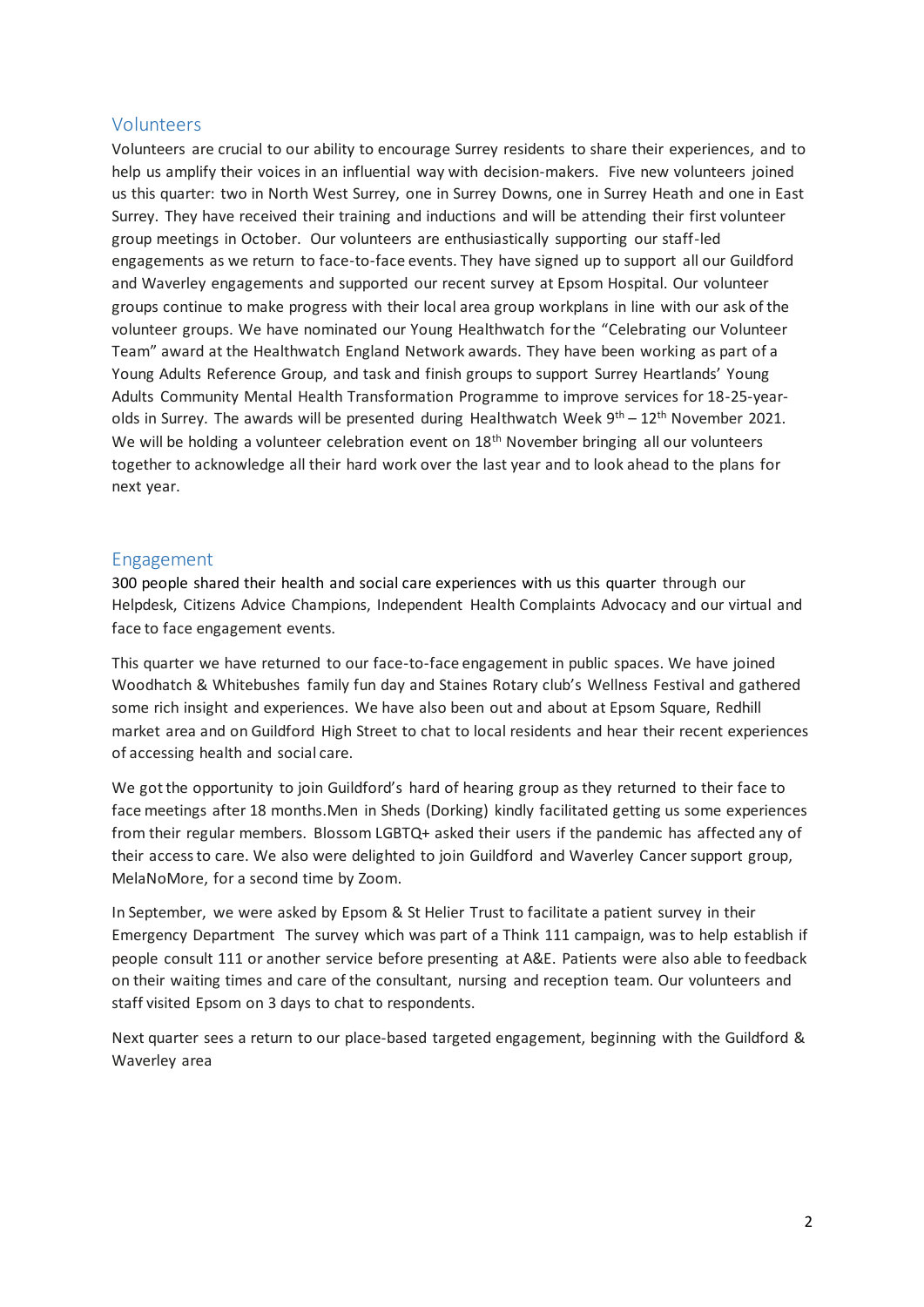## Finances

**Healthwatch Surrey CIC – Expenditure Q2 as of 30 th September 2021**

| <b>LOCAL HEALTHWATCH CONTRACT</b> | <b>Expenditure to</b> |  |  |  |  |
|-----------------------------------|-----------------------|--|--|--|--|
| Category                          | <b>Sep-21</b>         |  |  |  |  |
| <b>Staffing Costs</b>             | £137,963              |  |  |  |  |
| <b>Direct Delivery Costs</b>      | £18,072               |  |  |  |  |
| <b>CIC Costs</b>                  | £18,360               |  |  |  |  |
| Signposting                       | £17,659               |  |  |  |  |
| <b>Health Complaints Advocacy</b> | £46,580               |  |  |  |  |
| Help Desk                         | £7,300                |  |  |  |  |
| <b>TOTAL</b>                      | £245.934              |  |  |  |  |

# KPIs

| Link to mission/vision                                                               | <b>KPI No.</b>                                                           |                                                                                                               | Lead      | 20/21<br>figure                    | 01     | 02                                 | <b>O3</b>                          | Q4 | <b>Cumulative</b><br>total to date |
|--------------------------------------------------------------------------------------|--------------------------------------------------------------------------|---------------------------------------------------------------------------------------------------------------|-----------|------------------------------------|--------|------------------------------------|------------------------------------|----|------------------------------------|
| 1. Healthwatch Surrey is the<br>respected, trusted and credible                      | <b>KPI 1.1</b>                                                           | The number of experiences we have escalated                                                                   | SBo       | 66                                 | 26     | $8***$                             |                                    |    | 26                                 |
| champion of the consumer for<br>health and social care in Surrey.                    | <b>KPI 1.2.</b>                                                          | The proportion of reasonable responses received to escalations (80%)                                          | SBo       |                                    |        |                                    | Annual figure - reported elsewhere |    |                                    |
|                                                                                      | Reflective Review - number of responses received and satisfaction levels | LS                                                                                                            |           |                                    |        | Annual figure - reported elsewhere |                                    |    |                                    |
| 2. Healthwatch Surrey's role,<br>function and services are known.                    | <b>KPI 2.1.</b>                                                          | The number of people proactively engaging and sharing experiences with us<br>via the website, post, Helpdesk* | LS        | n/a                                | 178    | 153                                |                                    |    | 331                                |
| understood and valued by<br>consumers and therefore they                             | <b>KPI 2.2.</b>                                                          | The number of people contacting the Helpdesk for information and advice<br>(400 PA)                           | LS        | 547                                | 188    | 172                                |                                    |    | 360                                |
| readily contact us.                                                                  | <b>KPI 2.3.</b>                                                          | The number of people accessing the Independent Health Complaints<br>Advocacy service                          | LS        | 145                                | 72     | 69                                 |                                    |    | 141                                |
|                                                                                      | <b>KPI 2.4.</b>                                                          | The number of new cases managed by the Independent Health Complaints<br>Advocacy service (30 per quarter)     | <b>LS</b> | 48                                 | 22     | 24                                 |                                    |    | 46                                 |
|                                                                                      | <b>KPI 2.5.</b>                                                          | Service user satisfaction with the Helpdesk and Independent Health<br>Complaints Advocacy service             | LS        | Annual figure - reported elsewhere |        |                                    |                                    |    |                                    |
| 3. Our influencing is based on<br>sound evidence, knowledge and                      | <b>KPI 3.1.</b>                                                          | The number of people sharing experiences with us*                                                             | SBo       | n/a                                | 299    | 300                                |                                    |    | 599                                |
| insight                                                                              | <b>KPI 3.2.</b>                                                          | The number of outcomes achieved (4 PA min)                                                                    | KS        | 9                                  | 4      | 4                                  |                                    |    | 8                                  |
|                                                                                      | <b>KPI 3.3.</b>                                                          | Project and outreach reports (4 PA min)                                                                       | <b>TW</b> | 15                                 | 3      | 6                                  |                                    |    | 9                                  |
| 4. As a social enterprise we have<br>secured a growing and<br>sustainable future     | <b>KPI 4.1.</b>                                                          | Amount of new business turnover                                                                               | LS        | 69,113                             | 24,638 | 20,538                             |                                    |    | 45176                              |
| 5. We exist to empower<br>communities and we do this by<br>recruiting and empowering | <b>KPI 5.1.</b>                                                          | The number of hours our volunteers have contributed                                                           | <b>WL</b> | 2395                               | 780    | 690                                |                                    |    | 1470                               |
| volunteers to enable us to hear<br>more and share more.                              | <b>KPI 5.2.</b>                                                          | The number of new volunteers per quarter (5 PQ)                                                               | WL        | 19                                 | 3      | 5                                  |                                    |    |                                    |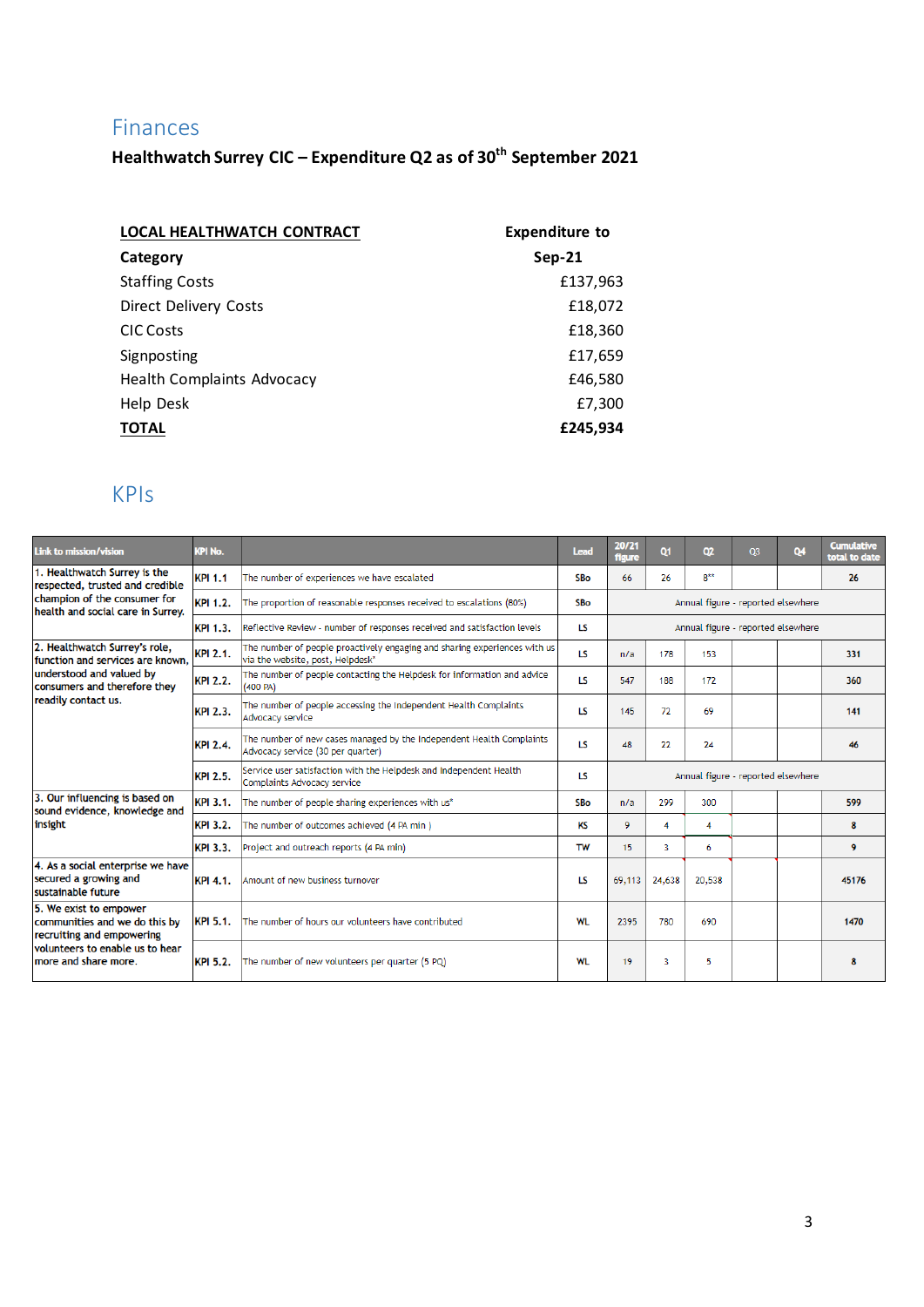### Appendix one: KPI graphs





21/22 actual 26 8 8 34 34 \* From 1st April 21 we will be counting the number of people sharing experiences with us,

rather than the number of experiences shared.



| <b>Helpdesk contacts</b> | $\sim$<br>u | Q2  | Q <sub>3</sub> | Q4  | Total | <b>ICHA</b> access | $\sim$<br>∽              | $\sim$<br>uz | Q3          | Q4       | Total |
|--------------------------|-------------|-----|----------------|-----|-------|--------------------|--------------------------|--------------|-------------|----------|-------|
| 20/21 actual             | ດ¬          | 161 | 106            | 193 | 547   | 20/21 actual       | 70<br>20                 | 4⊥           | $\sim$<br>ت | --<br>-- | 145   |
| 21/22 actual             | 188         | 172 |                |     | 360   | 21/22 actual       | $\overline{\phantom{a}}$ | 69           |             |          | 141   |
| Target                   | 100         | 100 | 100            | 100 | 400   |                    |                          |              |             |          |       |



| <b>ICHA</b> referrals | 21 | Q <sub>2</sub> | Q3 | Q4 | Total        |                                                                                          | INo. of useable exp | Ο1  | Q <sub>2</sub> | OΞ | Q <sub>4</sub> | Tota |
|-----------------------|----|----------------|----|----|--------------|------------------------------------------------------------------------------------------|---------------------|-----|----------------|----|----------------|------|
| 20/21 actual          |    | 16             |    | τo | 48           |                                                                                          | 21/21 actual        | 299 | 300            |    |                | 599  |
| 21/22 actual          |    | 24             |    |    | $\sim$<br>46 | * From 1st April 21 we will be counting the number of people sharing experiences with us |                     |     |                |    |                |      |
| Target                | 30 | 30             | 30 | 30 | 120          | rather than the number of experiences shared.                                            |                     |     |                |    |                |      |



| <b>ICHA</b> access | Q1 | Q2 | Q3       | Q4       | Total |
|--------------------|----|----|----------|----------|-------|
| 20/21 actual       | 28 | 41 | าว<br>دے | г٦<br>ວວ | 145   |
| 21/22 actual       |    | 69 |          |          | 141   |



ICHA referrals Q1 Q2 Q3 Q4 Total No. of useable exp Q1 Q2 Q3 Q4 Total \* From 1st April 21 we will be counting the number of people sharing experiences with us,